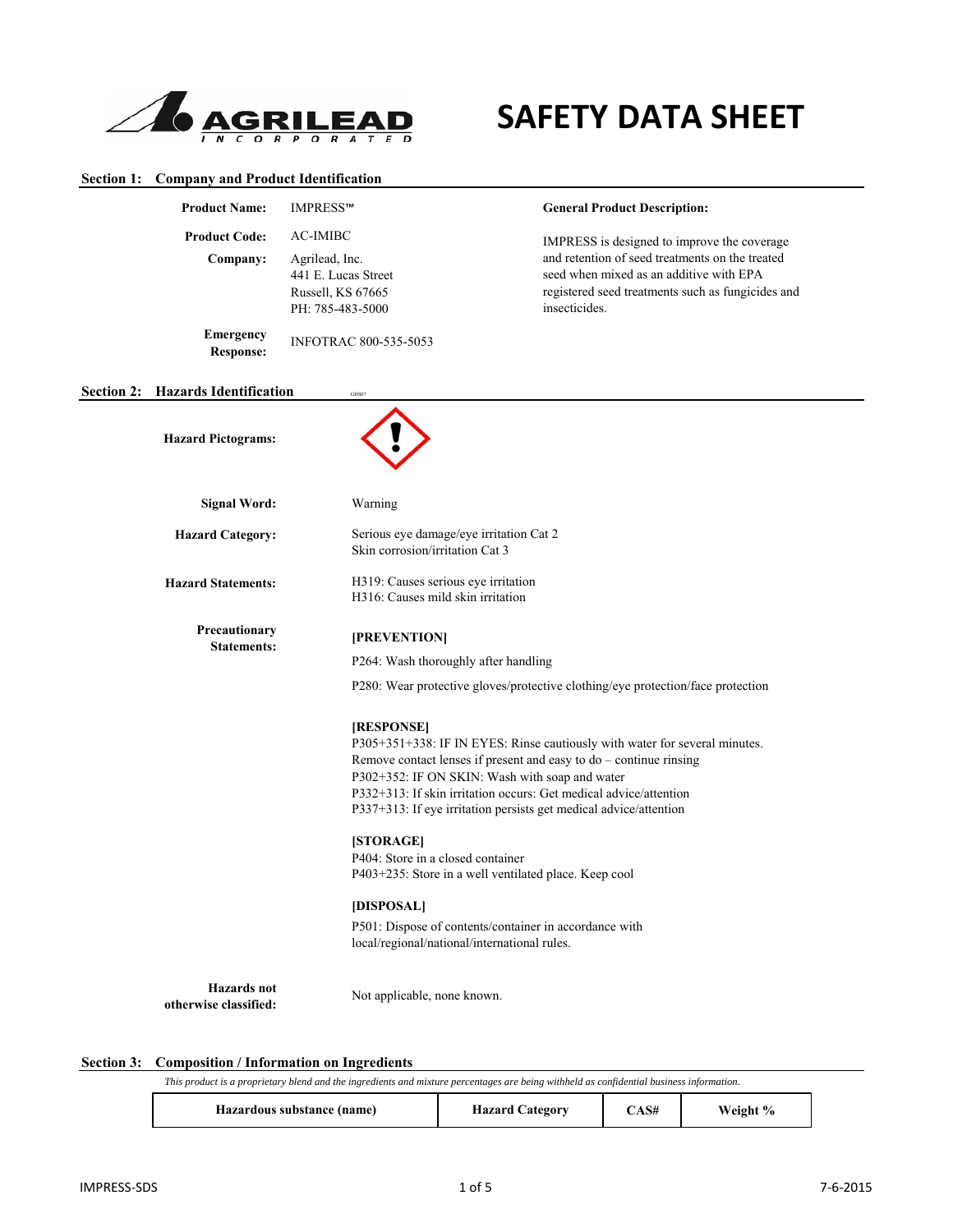| Proprietary blend of surfactants and solvent                                                                                 | Skin Irrt. 3: H316<br>Skin Sens. 1: H17 | proprietary | 100 |  |
|------------------------------------------------------------------------------------------------------------------------------|-----------------------------------------|-------------|-----|--|
| <b>Note:</b> This product contains a substance with a health or environmental hazard and a substance with a workplace limit. |                                         |             |     |  |

# **Section 4: First Aid Measures**

| <b>General Info:</b>                 | In all cases of doubt, or when symptoms persist, seek medical attention. Never give anything by<br>mouth to an unconscious person.                                                                                                         |
|--------------------------------------|--------------------------------------------------------------------------------------------------------------------------------------------------------------------------------------------------------------------------------------------|
| <b>Notable Exposure</b><br>symptoms: | Causes eve irritation. Causes mild skin irritation.                                                                                                                                                                                        |
| If ingested:                         | If accidentally swallowed, obtain immediate medical attention. Keep at rest. Do NOT induce<br>vomiting.                                                                                                                                    |
| If inhaled:                          | Remove to fresh air. Keep patient warm and at rest. If breathing is irregular or stopped, give<br>artificial respiration. If unconscious, place in the recovery position and<br>obtain immediate medical attention. Give nothing by mouth. |
| Eve contact:                         | Irrigate copiously with clean fresh water for at least 10 minutes, holding the evelids apart and seek<br>medical attention.                                                                                                                |
| Skin contact:                        | Remove contaminated clothing. Wash skin thoroughly with soap and water or use a recognized<br>skin cleanser. Do NOT use solvents or thinners.                                                                                              |

# **Section 5: Fire Fighting Measures**

| <b>General Info:</b>       | Evacuate area. Prevent contamination from run-off of adjacent areas, streams, drinking water and<br>sewers. Do not flush down sewers or other drainage systems. Exposed firefighters must wear<br>standard protective equipment, and in enclosed areas, self-contained breathing apparatus. Use<br>water-spray to cool fire exposed surfaces and personnel. Product emulsifies in water. |
|----------------------------|------------------------------------------------------------------------------------------------------------------------------------------------------------------------------------------------------------------------------------------------------------------------------------------------------------------------------------------------------------------------------------------|
| <b>Extinguishing</b>       | Recommended extinguishing media: alcohol resistant foam, CO2, powder, water spray. Do not use                                                                                                                                                                                                                                                                                            |
| Method / Equipment:        | water jet.                                                                                                                                                                                                                                                                                                                                                                               |
| <b>Hazardous</b>           | Irritating or toxic substances may be emitted upon thermal decomposition. Thermal decomposition                                                                                                                                                                                                                                                                                          |
| <b>Decomposition Info:</b> | products may include oxides of carbon as well as smoke and fume.                                                                                                                                                                                                                                                                                                                         |

# **Section 6: Accidental Release Measures**

| Personal precautions,<br>protective equipment<br>and procedures: | Remove sources of ignitions, do not turn lights, or unprotected electrical equipment, on or off. In<br>case of a major spill, or spillage in a confined space, evacuate the area and check that solvent<br>vapor levels are below the Lower Explosive Limit (LEL) before re-entering.                                                                                                                                                                                                                                                                                                                                  |
|------------------------------------------------------------------|------------------------------------------------------------------------------------------------------------------------------------------------------------------------------------------------------------------------------------------------------------------------------------------------------------------------------------------------------------------------------------------------------------------------------------------------------------------------------------------------------------------------------------------------------------------------------------------------------------------------|
| Containment<br><b>Equipment and</b><br><b>Procedures:</b>        | Ventilate the area and avoid breathing vapors. Take the personal protective measures listed in<br>Section 8. Do not allow spills to enter drains or water courses. Contain and absorb spillage with<br>non-combustible materials (e.g. sand/earth/vermiculite). Place in closed containers outside<br>buildings and dispose of according to the Waste Regulations (see Section 13.) If drains, sewers,<br>streams or lakes are contaminated, inform the local water company immediately. In the case of<br>contamination of rivers, streams, or lakes, the Environmental Protection Agency should also be<br>informed. |
| <b>Cleanup Procedures:</b>                                       | Collect all contaminated clay, media, or other cleanup materials into a waste receptacle. If<br>cleaning surface is necessary, clean, preferably with a detergent. Do not use solvents.                                                                                                                                                                                                                                                                                                                                                                                                                                |

# **Section 7: Handling and Storage**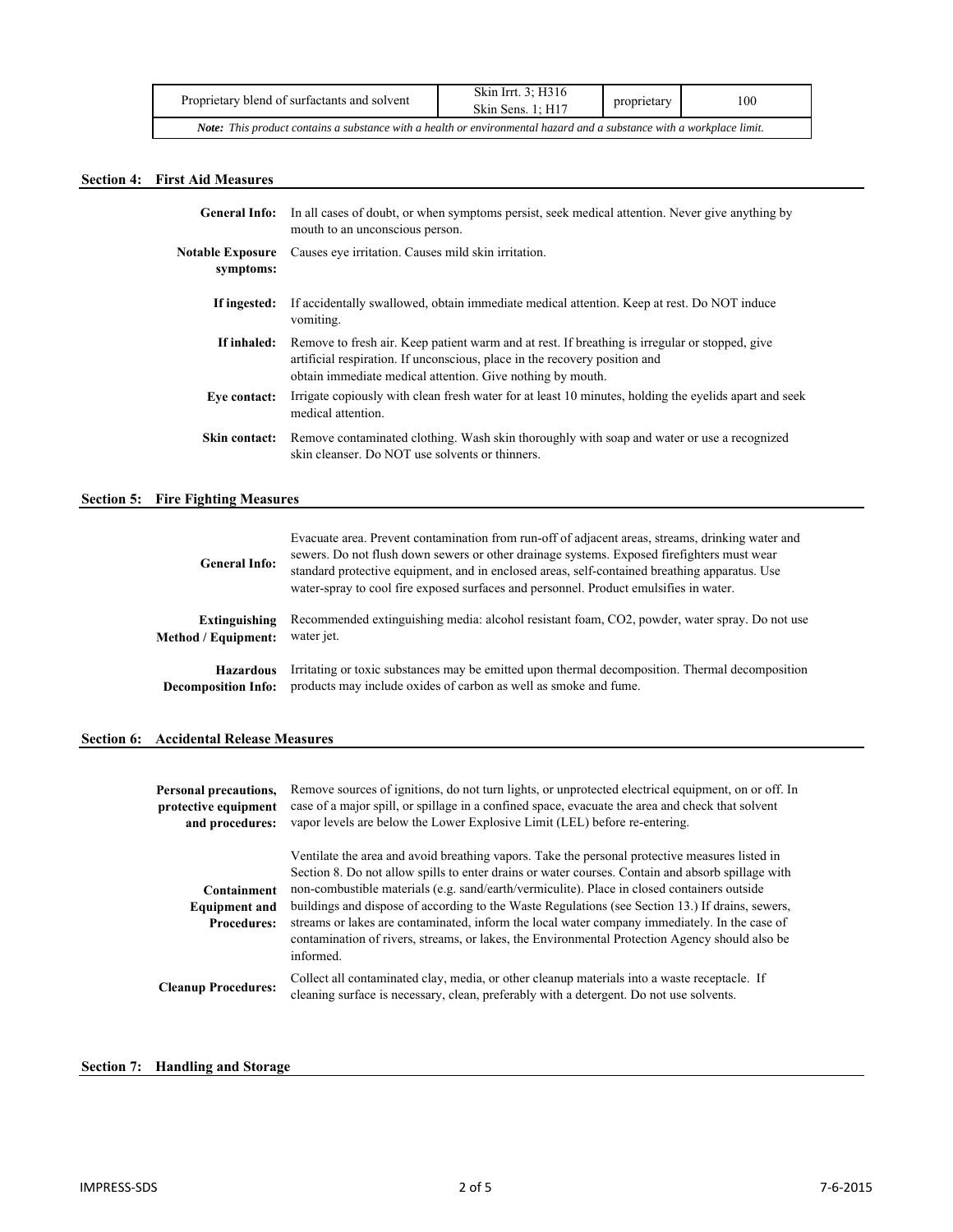|                      | Handle containers carefully to prevent damage and spillage. Do not get in eyes, on skin or on                                                              |
|----------------------|------------------------------------------------------------------------------------------------------------------------------------------------------------|
|                      | clothing. Do not breathe vapors or mists. Keep container closed. Use only with adequate                                                                    |
| <b>Safe Handling</b> | ventilation. Use good personal hygiene practices. Wash hands before eating, drinking, smoking.                                                             |
| <b>Precautions:</b>  | Remove contaminated clothing and clean before reuse. Destroy contaminated belts and shoes and                                                              |
|                      | other items that cannot be decontaminated. Keep away form excessive heat and flame. See Section                                                            |
|                      | 2 for further details [PREVENTION].                                                                                                                        |
| Recommendations      | Handle containers carefully to prevent damage and spillage. Store in tightly closed container in<br>dry, well-ventilated area away from excessive heat and |
| for Storage:         | incompatibles. Store at ambient or lower temperature. Protect containers against physical damage.<br>See Section 2 for further details [STORAGE].          |
| Incompatibilities:   | Store away from strong acids or oxidizing agents.                                                                                                          |

# **Section 8: Exposure Control / Personal Protection**

| General /<br>Engineering<br>Controls:    | Provide adequate ventilation. Where reasonably practicable, this should be achieved by the use of<br>local exhaust ventilation and good general extraction. If these are not sufficient to maintain<br>concentrations of particulates, and any vapor below occupational exposure limits, suitable<br>respiratory protection must be worn. |
|------------------------------------------|-------------------------------------------------------------------------------------------------------------------------------------------------------------------------------------------------------------------------------------------------------------------------------------------------------------------------------------------|
| <b>Work Clothing:</b>                    | Protective work clothing which covers skin and prevents exposures.                                                                                                                                                                                                                                                                        |
| <b>Eye/face protection:</b>              | Wear safety eyewear (e.g. safety spectacles/goggles/visors) to protect against the splash of liquids.                                                                                                                                                                                                                                     |
| <b>Skin Protection:</b>                  | Overalls, which cover the body, arms, and legs, should be worn. Skin should not be exposed. All<br>parts of the body should be washed after contact.                                                                                                                                                                                      |
| <b>Respiratory</b><br><b>Protection:</b> | If workers are exposed to concentrations above the exposure limit they must use the appropriate,<br>certified respirators.                                                                                                                                                                                                                |
| <b>Additional</b><br>Information:        | Observe good chemical hygiene practices. Do not smoke or eat while using this product. Wash<br>hands or exposed skin after using the product. Contains mineral oil. The exposure limits for oil<br>mist are 5mg/m3 OSHA PEL, and 10 mg/m3 ACGIH. See Section 2 for further details<br>[PREVENTION].                                       |
| <b>Carcinogen Data:</b>                  | This product contains no ingredients that are suspected of being or known to be a carcinogen under<br>OSHA, NTP, or IARC at greater than 0.1%.                                                                                                                                                                                            |

| <b>Substances with Exposure Limits</b> | CAS#         | <b>OSHA</b>                               | ACGIH                                | <b>NIOSH</b>                                                              |
|----------------------------------------|--------------|-------------------------------------------|--------------------------------------|---------------------------------------------------------------------------|
| (2-methoxymethylethoxy)<br>propanol    | 0034590-94-8 | TWA 100 ppm<br>$(600 \text{ mg/m3})$ skin | TWA 100 ppm<br>STEL: 150 ppm<br>skin | TWA 100 ppm<br>$(600 \text{ mg/m3})$ ST<br>150 ppm (900<br>$mg/m3$ ) skin |

## **Section 9: Physical and Chemical Properties**

| State:                                 | Clear<br>Liquid        | <b>Melting Point:</b>        | Not<br>Measured                             | Freezing<br>Point:                | $\langle -17^{\circ}$ C /<br>$0^{\circ}$ F |
|----------------------------------------|------------------------|------------------------------|---------------------------------------------|-----------------------------------|--------------------------------------------|
| Color:                                 | Amber                  | Boiling<br>Point/Range:      | No established<br>limit.                    | pН                                | $4-6$                                      |
| Sp Grav: $^{.94}_{(7.8 \text{ lb/g})}$ |                        | Odor:                        | Fatty                                       | Water<br>Solubility:              | Emulsifies                                 |
| <b>Evaporation rate:</b>               | >1                     | <b>Flash Point:</b>          | $>93^{\circ}$ C / $>200^{\circ}$ F<br>(TCC) | Part. Coeff (n-<br>octanol/water) | Not<br>Measured                            |
| <b>Upper Flam Limits:</b>              | Not<br>Measured        | <b>Lower Flam</b><br>Limits: | <b>Not</b><br>Measured                      | Vapor<br>Pressure:                | Not<br>Measured                            |
| <b>VOC Content</b><br>(lbs/gal):       | <b>Not</b><br>Measured | Viscosity:                   | Not<br>Measured                             | Autoignition<br>Temp:             | Not<br>Measured                            |

## **Section 10: Stability and Reactivity**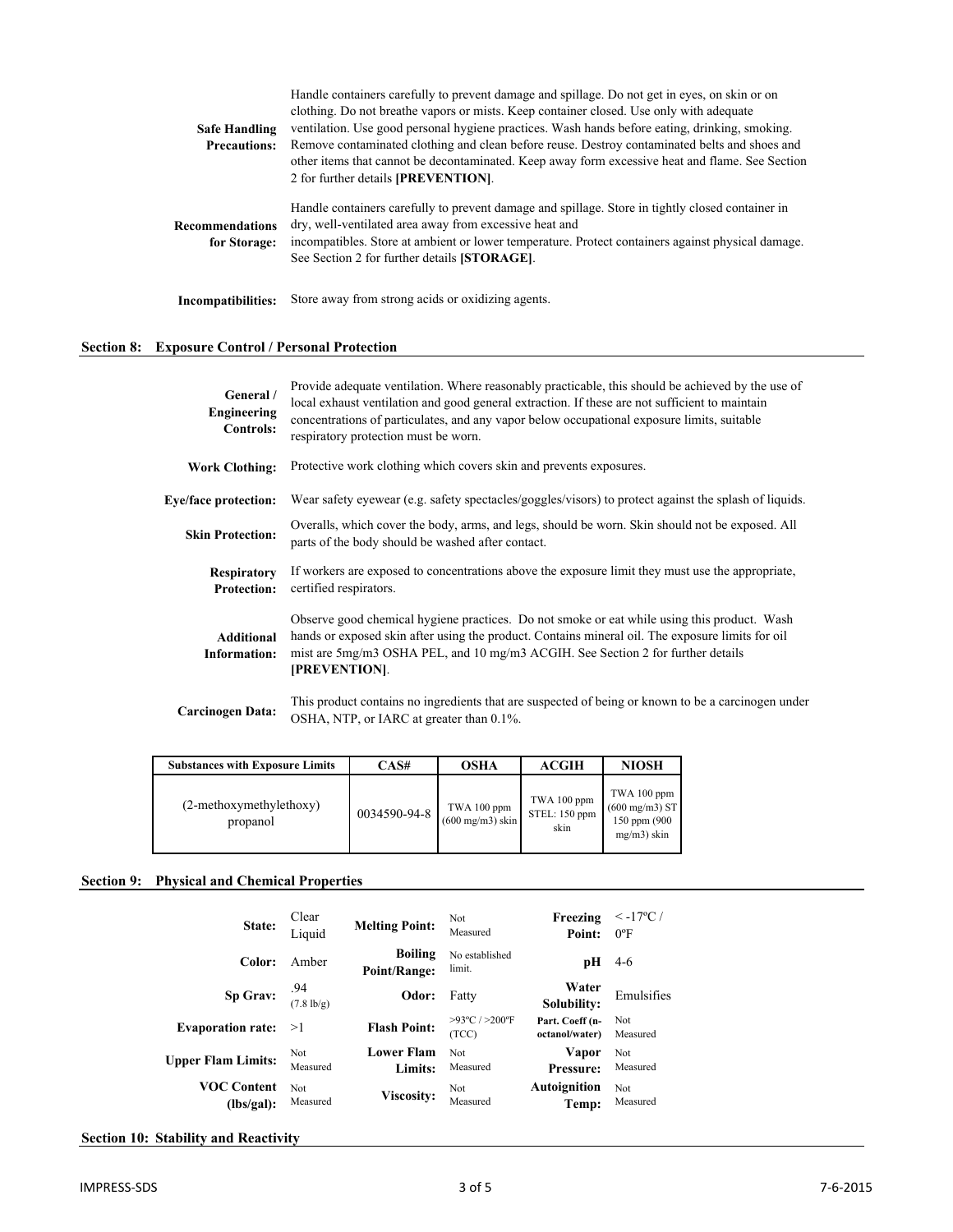| General:                   | This product is stable and non-reactive under normal conditions of use. CONDITIONS TO<br>AVOID: Strong acids. Strong bases. Strong oxidizers. Extreme heat/open flame/sparks and other<br>sources of ignition. |
|----------------------------|----------------------------------------------------------------------------------------------------------------------------------------------------------------------------------------------------------------|
| Incompatible<br>materials: | Strong acids, strong bases, strong oxidizers.                                                                                                                                                                  |
| Decomposition<br>products: | Thermal decomposition in the presence of air produces oxides of carbon and nitrogen.                                                                                                                           |

# **Section 11: Toxicological Information**

|                                                                                                                                                                                                                                                                                                                                                                                                     | <b>Toxicological Information (contained substances)</b>                                                                                                                                                                                                                        |                    |               |            |    |
|-----------------------------------------------------------------------------------------------------------------------------------------------------------------------------------------------------------------------------------------------------------------------------------------------------------------------------------------------------------------------------------------------------|--------------------------------------------------------------------------------------------------------------------------------------------------------------------------------------------------------------------------------------------------------------------------------|--------------------|---------------|------------|----|
| Hazardous substance (name)                                                                                                                                                                                                                                                                                                                                                                          | LD50 Oral                                                                                                                                                                                                                                                                      | <b>LD50 Dermal</b> | LC50 Inh      | Irritancy: |    |
| Proprietary Blend                                                                                                                                                                                                                                                                                                                                                                                   |                                                                                                                                                                                                                                                                                | $>5000$ mg/kg      | $>5000$ mg/kg | Not        | NA |
|                                                                                                                                                                                                                                                                                                                                                                                                     |                                                                                                                                                                                                                                                                                | (rat)              | (rabbit)      | Determined |    |
| Item: Skin Corrosion/Irritation / Hazard: Causes mild skin irritation.<br>Category 3:<br>Item: Eye Damage/Irritation / Hazard: Causes eye irritation.<br>Category 2:                                                                                                                                                                                                                                |                                                                                                                                                                                                                                                                                |                    |               |            |    |
| <b>Section 12: Ecological Information</b>                                                                                                                                                                                                                                                                                                                                                           |                                                                                                                                                                                                                                                                                |                    |               |            |    |
| <b>General information:</b>                                                                                                                                                                                                                                                                                                                                                                         | No additional information provided for this product. See Section 3 for chemical specific data.                                                                                                                                                                                 |                    |               |            |    |
| <b>Aquatic toxicity:</b>                                                                                                                                                                                                                                                                                                                                                                            | This product is not expected to be toxic to the aquatic environment.                                                                                                                                                                                                           |                    |               |            |    |
| Degradation / Mobility info:                                                                                                                                                                                                                                                                                                                                                                        | There is no data available on the preparation itself.                                                                                                                                                                                                                          |                    |               |            |    |
| <b>Bioaccumulative potential:</b>                                                                                                                                                                                                                                                                                                                                                                   | Mot measured.                                                                                                                                                                                                                                                                  |                    |               |            |    |
| <b>Results of PBT and</b><br>vPvB Assess:                                                                                                                                                                                                                                                                                                                                                           | This product contains no PBT/vPvB chemicals.                                                                                                                                                                                                                                   |                    |               |            |    |
| <b>Section 13: Disposal Information</b>                                                                                                                                                                                                                                                                                                                                                             |                                                                                                                                                                                                                                                                                |                    |               |            |    |
| Do not allow into drains or water courses. Wastes and emptied containers should be disposed of in<br>accordance with regulations made under the Control of Pollution Act and the Environmental<br>Product disposal:<br>Protection Act. Using information provided in this data sheet advice should be obtained from the<br>Waste Regulation Authority, whether the special waste regulations apply. |                                                                                                                                                                                                                                                                                |                    |               |            |    |
| <b>Section 14: Transport Information</b>                                                                                                                                                                                                                                                                                                                                                            |                                                                                                                                                                                                                                                                                |                    |               |            |    |
| <b>UN Number:</b>                                                                                                                                                                                                                                                                                                                                                                                   | Not applicable.                                                                                                                                                                                                                                                                |                    |               |            |    |
| <b>UN Proper Shipping</b><br>Name:                                                                                                                                                                                                                                                                                                                                                                  | Not regulated.                                                                                                                                                                                                                                                                 |                    |               |            |    |
| <b>Transport Hazard</b><br>Not regulated by DOT for domestic surface transportation. Not Regulated IMO/IMDG for ocean<br>transportation.<br>Class (es):                                                                                                                                                                                                                                             |                                                                                                                                                                                                                                                                                |                    |               |            |    |
| <b>OTHER:</b>                                                                                                                                                                                                                                                                                                                                                                                       | Is not a marine polltant per Environmental Hazards IMDG.                                                                                                                                                                                                                       |                    |               |            |    |
| <b>Section 15: Regulatory Information</b>                                                                                                                                                                                                                                                                                                                                                           |                                                                                                                                                                                                                                                                                |                    |               |            |    |
| <b>Regulatory Overview:</b>                                                                                                                                                                                                                                                                                                                                                                         | The regulatory data in Section 15 is not intended to be all-inclusive, only selected regulations are<br>represented. All ingredients of this product are listed on the TSCA (Toxic Substance Control Act)<br>inventory or are not required to be listed on the TSCA inventory. |                    |               |            |    |
| <b>WHMIS Classification:</b>                                                                                                                                                                                                                                                                                                                                                                        | D2B                                                                                                                                                                                                                                                                            |                    |               |            |    |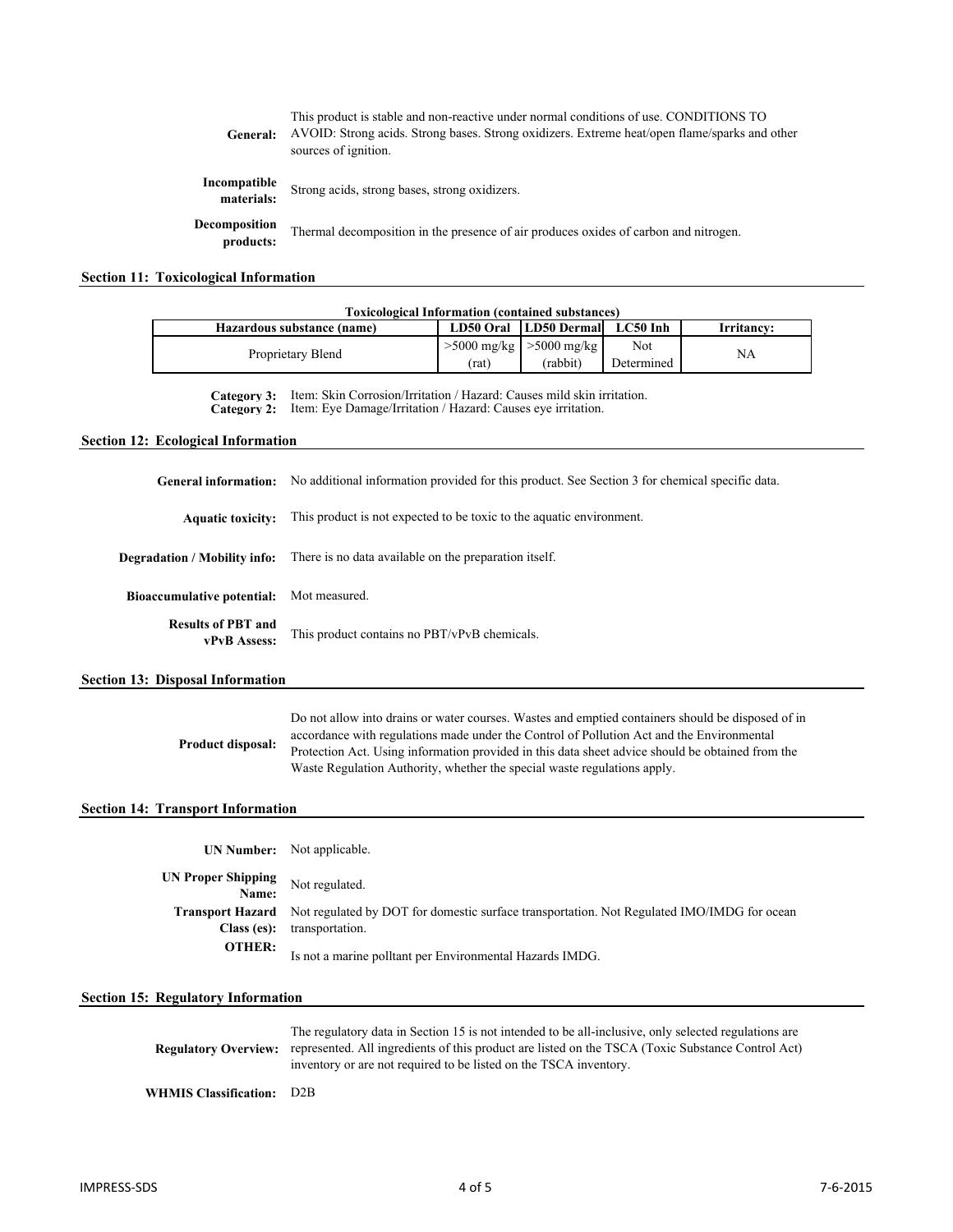| <b>US EPA Tier II</b>                   | Fire: No / Sudden Release of Pressure: No / Reactive: No / Immediate (acute): Yes / Delayed |                      |          |
|-----------------------------------------|---------------------------------------------------------------------------------------------|----------------------|----------|
| Hazards:                                | (chronic): No                                                                               |                      |          |
| <b>EPCRA 311/312:</b>                   | Chemicals and $RQs$ ( $>0.1\%$ ): No product ingredients listed                             |                      |          |
| <b>EPCRA 302:</b>                       | Extremely Hazardous $(>0.1\%)$ : No product ingredients listed                              |                      |          |
| <b>EPCRA 313:</b>                       | Toxic Chemicals $(>0.1\%)$ : No product ingredients listed                                  |                      |          |
| <b>Proposition 65:</b>                  | Carcinogens $(0.0\%)$ : 1-4 dioxane; no other product ingredients listed.                   |                      |          |
| <b>N.J. RTK Substance</b><br>$(>1\%)$ : | All substances in product are listed on the DSL.                                            |                      |          |
| Penn RTK<br>Substances $(>1\%)$ :       | (2-methoxymethylethoxy) propanol                                                            |                      |          |
| (add or delete rows<br>as necessary)    | (2-methoxymethylethoxy) propanol                                                            |                      |          |
| <b>Section 16: Other Information</b>    |                                                                                             |                      |          |
| <b>SDS Author:</b>                      | Agrilead, Inc. Regulatory Manager                                                           | <b>Version Date:</b> | 7/6/2015 |

*The information and recommendations contained herein are based upon data believed to be correct. However, no guarantee or warranty of any kind, expressed or implied, is made with respect to the information contained herein. We accept no responsibility and disclaim all liability for any harmful effects which may be caused by exposure to our products. Customers/users of this product must comply with all applicable health and safety laws, regulations, and orders.*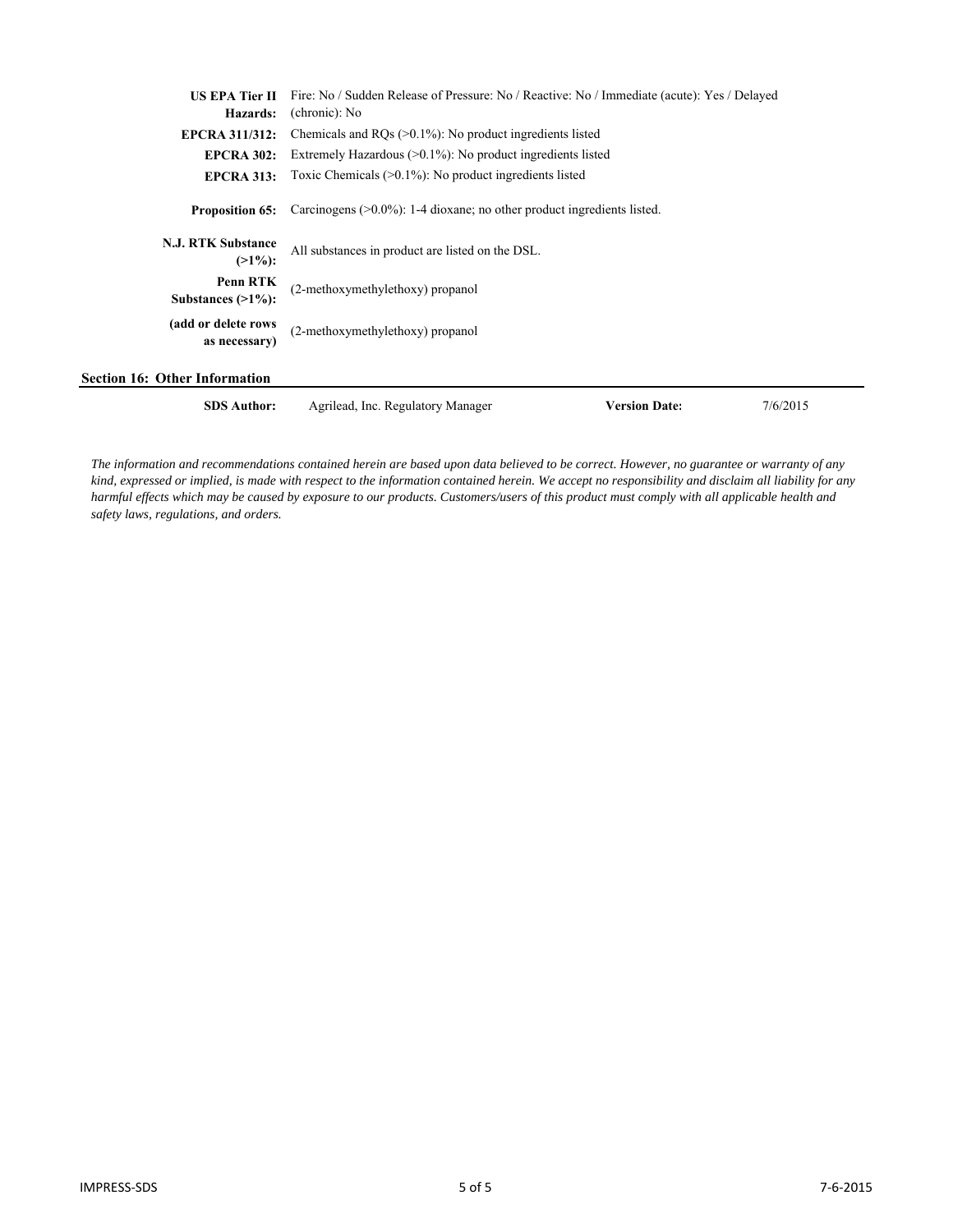

**Section 1: Company and Product Identification**

# **SAFETY DATA SHEET**

| <b>Product Name:</b>                        | IMPRESS™ iR                                                                                                                                                                        |                                                                                                                                                                                                                                                                                                                                                                                                                                                                                                                                                    |  |  |
|---------------------------------------------|------------------------------------------------------------------------------------------------------------------------------------------------------------------------------------|----------------------------------------------------------------------------------------------------------------------------------------------------------------------------------------------------------------------------------------------------------------------------------------------------------------------------------------------------------------------------------------------------------------------------------------------------------------------------------------------------------------------------------------------------|--|--|
| <b>Product Code:</b>                        | <b>AC-IMIRIBC</b>                                                                                                                                                                  | <b>General Product Description:</b>                                                                                                                                                                                                                                                                                                                                                                                                                                                                                                                |  |  |
| Company:<br><b>Emergency</b>                | Agrilead, Inc.<br>441 E. Lucas Street<br>Russell, KS 67665<br>PH: 785-483-5000<br>INFOTRAC 800-535-5053                                                                            | IMPRESS™ iR is designed to improve the coverage<br>and retention of seed treatments and impart a red<br>color on the treated seed when mixed as an additive<br>with EPA registered seed treatments such as<br>fungicides and insecticides.                                                                                                                                                                                                                                                                                                         |  |  |
| <b>Response:</b>                            |                                                                                                                                                                                    |                                                                                                                                                                                                                                                                                                                                                                                                                                                                                                                                                    |  |  |
| Section 2: Hazards Identification           | GHS07                                                                                                                                                                              |                                                                                                                                                                                                                                                                                                                                                                                                                                                                                                                                                    |  |  |
| <b>Hazard Pictograms:</b>                   |                                                                                                                                                                                    |                                                                                                                                                                                                                                                                                                                                                                                                                                                                                                                                                    |  |  |
| <b>Signal Word:</b>                         | Warning                                                                                                                                                                            |                                                                                                                                                                                                                                                                                                                                                                                                                                                                                                                                                    |  |  |
| <b>Hazard Category:</b>                     |                                                                                                                                                                                    | Serious eye damage/eye irritation Cat 2<br>Skin corrosion/irritation Cat 3                                                                                                                                                                                                                                                                                                                                                                                                                                                                         |  |  |
| <b>Hazard Statements:</b>                   |                                                                                                                                                                                    | H319: Causes serious eye irritation<br>H316: Causes mild skin irritation                                                                                                                                                                                                                                                                                                                                                                                                                                                                           |  |  |
| Precautionary<br><b>Statements:</b>         | [PREVENTION]<br>P264: Wash thoroughly after handling<br>[RESPONSE]<br>[STORAGE]<br>P404: Store in a closed container<br>[DISPOSAL]<br>local/regional/national/international rules. | P280: Wear protective gloves/protective clothing/eye protection/face protection<br>P305+351+338: IF IN EYES: Rinse cautiously with water for several minutes.<br>Remove contact lenses if present and easy to do - continue rinsing<br>P302+352: IF ON SKIN: Wash with soap and water<br>P332+313: If skin irritation occurs: Get medical advice/attention<br>P337+313: If eye irritation persists get medical advice/attention<br>P403+235: Store in a well ventilated place. Keep cool<br>P501: Dispose of contents/container in accordance with |  |  |
| <b>Hazards</b> not<br>otherwise classified: | Not applicable, none known.                                                                                                                                                        |                                                                                                                                                                                                                                                                                                                                                                                                                                                                                                                                                    |  |  |

## **Section 3: Composition / Information on Ingredients**

| v blend and the ingredients and 1<br>This<br>ı proprietary<br>produc<br>s a | t mixture percentages are .<br>e being withheld?<br>as | contidential<br>business | : intormation. |  |
|-----------------------------------------------------------------------------|--------------------------------------------------------|--------------------------|----------------|--|
|                                                                             |                                                        |                          |                |  |

| Hazardous substance (name) | <b>Hazard Category</b> | CAS# | Weight % |  |
|----------------------------|------------------------|------|----------|--|
|----------------------------|------------------------|------|----------|--|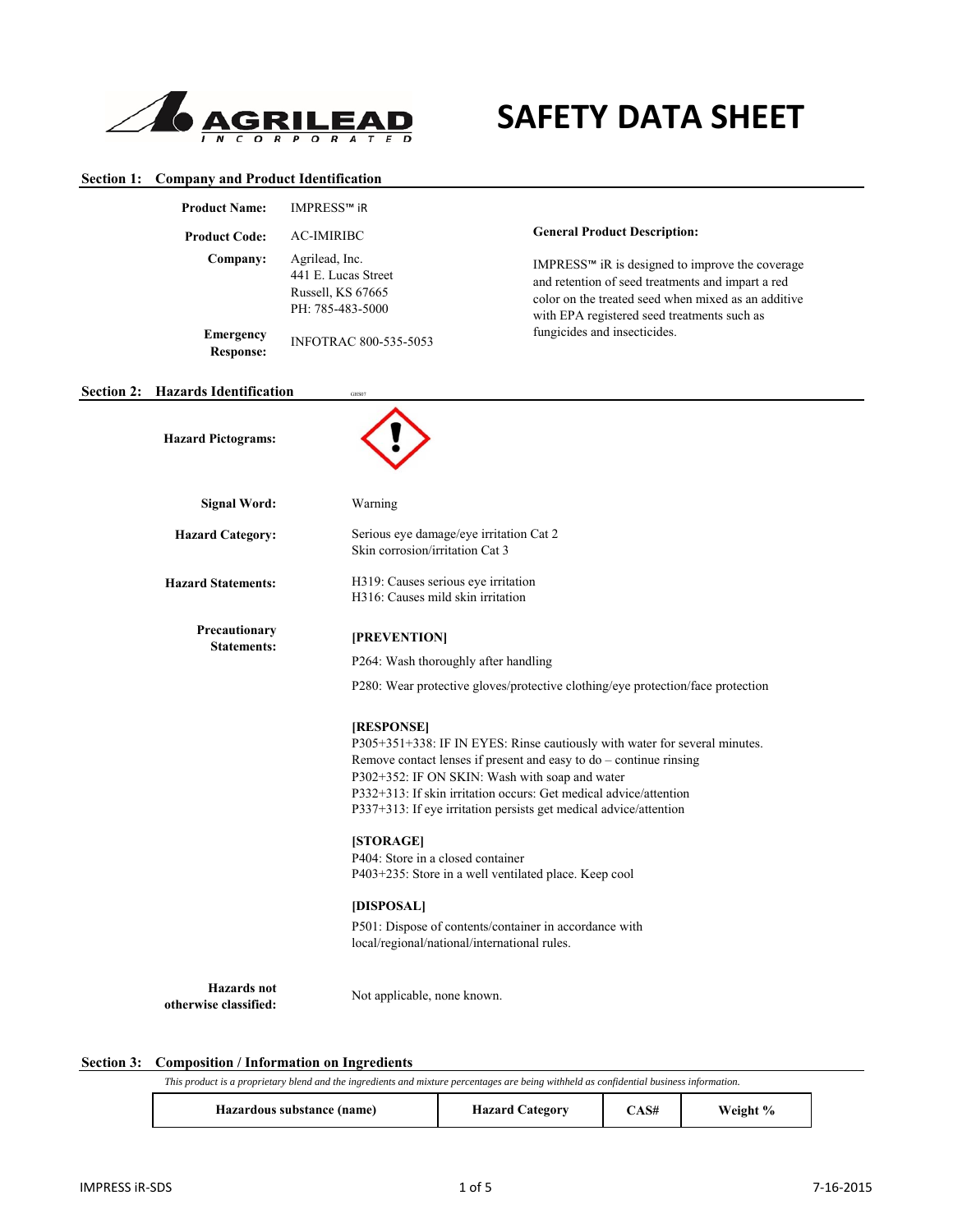| Proprietary blend of surfactants, solvent, and red<br>pigments in an aqueous emulsion.                                | Skin Irrt. 3: H316<br>Skin Sens. 1: H17 | proprietary | 100 |  |
|-----------------------------------------------------------------------------------------------------------------------|-----------------------------------------|-------------|-----|--|
| Note: This product contains a substance with a health or environmental hazard and a substance with a workplace limit. |                                         |             |     |  |

# **Section 4: First Aid Measures**

| <b>General Info:</b>                 | In all cases of doubt, or when symptoms persist, seek medical attention. Never give anything by<br>mouth to an unconscious person.                                                                                                         |
|--------------------------------------|--------------------------------------------------------------------------------------------------------------------------------------------------------------------------------------------------------------------------------------------|
| <b>Notable Exposure</b><br>symptoms: | Causes eve irritation. Causes mild skin irritation.                                                                                                                                                                                        |
| If ingested:                         | If accidentally swallowed, obtain immediate medical attention. Keep at rest. Do NOT induce<br>vomiting.                                                                                                                                    |
| If inhaled:                          | Remove to fresh air. Keep patient warm and at rest. If breathing is irregular or stopped, give<br>artificial respiration. If unconscious, place in the recovery position and<br>obtain immediate medical attention. Give nothing by mouth. |
| Eve contact:                         | Irrigate copiously with clean fresh water for at least 10 minutes, holding the evelids apart and seek<br>medical attention.                                                                                                                |
| Skin contact:                        | Remove contaminated clothing. Wash skin thoroughly with soap and water or use a recognized<br>skin cleanser. Do NOT use solvents or thinners.                                                                                              |

# **Section 5: Fire Fighting Measures**

| <b>General Info:</b>       | Evacuate area. Prevent contamination from run-off of adjacent areas, streams, drinking water and<br>sewers. Do not flush down sewers or other drainage systems. Exposed firefighters must wear<br>standard protective equipment, and in enclosed areas, self-contained breathing apparatus. Use<br>water-spray to cool fire exposed surfaces and personnel. Product emulsifies in water. |  |  |
|----------------------------|------------------------------------------------------------------------------------------------------------------------------------------------------------------------------------------------------------------------------------------------------------------------------------------------------------------------------------------------------------------------------------------|--|--|
| <b>Extinguishing</b>       | Recommended extinguishing media: alcohol resistant foam, CO2, powder, water spray. Do not use                                                                                                                                                                                                                                                                                            |  |  |
| Method / Equipment:        | water jet.                                                                                                                                                                                                                                                                                                                                                                               |  |  |
| <b>Hazardous</b>           | Irritating or toxic substances may be emitted upon thermal decomposition. Thermal decomposition                                                                                                                                                                                                                                                                                          |  |  |
| <b>Decomposition Info:</b> | products may include oxides of carbon as well as smoke and fume.                                                                                                                                                                                                                                                                                                                         |  |  |

## **Section 6: Accidental Release Measures**

| Personal precautions,<br>protective equipment<br>and procedures: | Remove sources of ignitions, do not turn lights, or unprotected electrical equipment, on or off. In<br>case of a major spill, or spillage in a confined space, evacuate the area and check that solvent<br>vapor levels are below the Lower Explosive Limit (LEL) before re-entering.                                                                                                                                                                                                                                                                                                                                  |
|------------------------------------------------------------------|------------------------------------------------------------------------------------------------------------------------------------------------------------------------------------------------------------------------------------------------------------------------------------------------------------------------------------------------------------------------------------------------------------------------------------------------------------------------------------------------------------------------------------------------------------------------------------------------------------------------|
| Containment<br><b>Equipment and</b><br><b>Procedures:</b>        | Ventilate the area and avoid breathing vapors. Take the personal protective measures listed in<br>Section 8. Do not allow spills to enter drains or water courses. Contain and absorb spillage with<br>non-combustible materials (e.g. sand/earth/vermiculite). Place in closed containers outside<br>buildings and dispose of according to the Waste Regulations (see Section 13.) If drains, sewers,<br>streams or lakes are contaminated, inform the local water company immediately. In the case of<br>contamination of rivers, streams, or lakes, the Environmental Protection Agency should also be<br>informed. |
| <b>Cleanup Procedures:</b>                                       | Collect all contaminated clay, media, or other cleanup materials into a waste receptacle. If<br>cleaning surface is necessary, clean, preferably with a detergent. Do not use solvents.                                                                                                                                                                                                                                                                                                                                                                                                                                |

# **Section 7: Handling and Storage**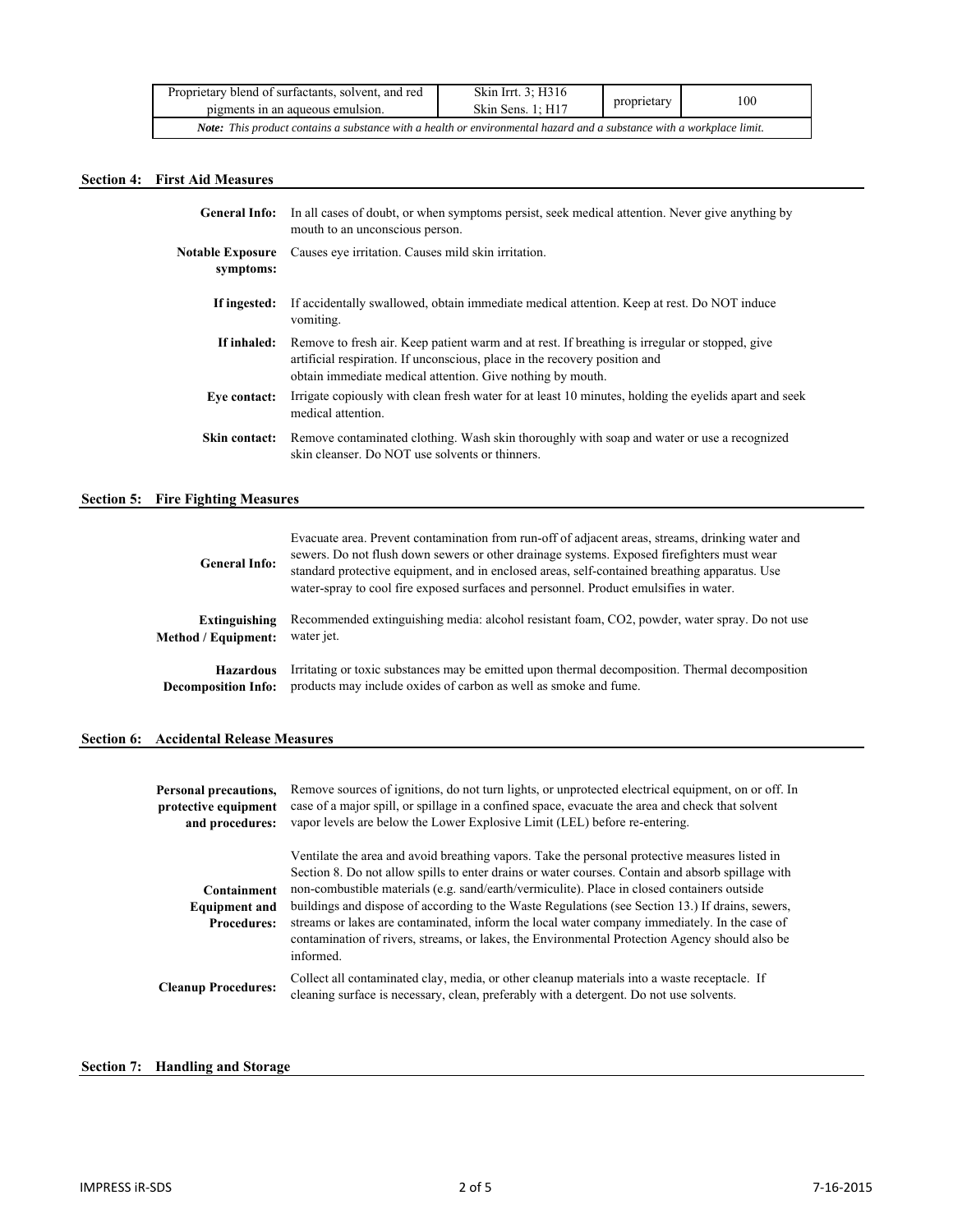|                      | Handle containers carefully to prevent damage and spillage. Do not get in eyes, on skin or on                                                              |
|----------------------|------------------------------------------------------------------------------------------------------------------------------------------------------------|
|                      | clothing. Do not breathe vapors or mists. Keep container closed. Use only with adequate                                                                    |
| <b>Safe Handling</b> | ventilation. Use good personal hygiene practices. Wash hands before eating, drinking, smoking.                                                             |
| <b>Precautions:</b>  | Remove contaminated clothing and clean before reuse. Destroy contaminated belts and shoes and                                                              |
|                      | other items that cannot be decontaminated. Keep away form excessive heat and flame. See Section                                                            |
|                      | 2 for further details [PREVENTION].                                                                                                                        |
| Recommendations      | Handle containers carefully to prevent damage and spillage. Store in tightly closed container in<br>dry, well-ventilated area away from excessive heat and |
| for Storage:         | incompatibles. Store at ambient or lower temperature. Protect containers against physical damage.<br>See Section 2 for further details [STORAGE].          |
| Incompatibilities:   | Store away from strong acids or oxidizing agents.                                                                                                          |

# **Section 8: Exposure Control / Personal Protection**

| General /<br><b>Engineering</b><br>Controls: | Provide adequate ventilation. Where reasonably practicable, this should be achieved by the use of<br>local exhaust ventilation and good general extraction. If these are not sufficient to maintain<br>concentrations of particulates, and any vapor below occupational exposure limits, suitable<br>respiratory protection must be worn. |
|----------------------------------------------|-------------------------------------------------------------------------------------------------------------------------------------------------------------------------------------------------------------------------------------------------------------------------------------------------------------------------------------------|
| <b>Work Clothing:</b>                        | Protective work clothing which covers skin and prevents exposures.                                                                                                                                                                                                                                                                        |
| <b>Eye/face protection:</b>                  | Wear safety eyewear (e.g. safety spectacles/goggles/visors) to protect against the splash of liquids.                                                                                                                                                                                                                                     |
| <b>Skin Protection:</b>                      | Overalls, which cover the body, arms, and legs, should be worn. Skin should not be exposed. All<br>parts of the body should be washed after contact.                                                                                                                                                                                      |
| <b>Respiratory</b><br><b>Protection:</b>     | If workers are exposed to concentrations above the exposure limit they must use the appropriate,<br>certified respirators.                                                                                                                                                                                                                |
| <b>Additional</b><br>Information:            | Observe good chemical hygiene practices. Do not smoke or eat while using this product. Wash<br>hands or exposed skin after using the product. Contains mineral oil. The exposure limits for oil<br>mist are 5mg/m3 OSHA PEL, and 10 mg/m3 ACGIH. See Section 2 for further details<br>[PREVENTION].                                       |
| Carcinogen Data:                             | This product contains no ingredients that are suspected of being or known to be a carcinogen under<br>OSHA, NTP, or IARC at greater than 0.1%.                                                                                                                                                                                            |

| <b>Substances with Exposure Limits</b> | CAS#         | OSHA                                      | ACGIH                                | <b>NIOSH</b>                                                               |
|----------------------------------------|--------------|-------------------------------------------|--------------------------------------|----------------------------------------------------------------------------|
| (2-methoxymethylethoxy)<br>propanol    | 0034590-94-8 | TWA 100 ppm<br>$(600 \text{ mg/m3})$ skin | TWA 100 ppm<br>STEL: 150 ppm<br>skin | TWA 100 ppm<br>$(600 \text{ mg/m3})$ ST<br>150 ppm (900)<br>$mg/m3$ ) skin |

## **Section 9: Physical and Chemical Properties**

| State:                           | Liquid                           | <b>Melting Point:</b>          | Not<br>Measured                             | Freezing<br>Point:                | $\leq$ -17°C /<br>$0^{\circ}$ F |
|----------------------------------|----------------------------------|--------------------------------|---------------------------------------------|-----------------------------------|---------------------------------|
| Color:                           | Red                              | <b>Boiling</b><br>Point/Range: | No established<br>limit.                    | pН                                | $4-6$                           |
| Sp Grav:                         | $\frac{1.0}{(8.3 \text{ lb/g})}$ | Odor:                          | Fatty                                       | Water<br>Solubility:              | Emulsifies                      |
| <b>Evaporation rate:</b>         | >1                               | <b>Flash Point:</b>            | $>93^{\circ}$ C / $>200^{\circ}$ F<br>(TCC) | Part. Coeff (n-<br>octanol/water) | Not<br>Measured                 |
| <b>Upper Flam Limits:</b>        | Not<br>Measured                  | <b>Lower Flam</b><br>Limits:   | <b>Not</b><br>Measured                      | Vapor<br><b>Pressure:</b>         | Not<br>Measured                 |
| <b>VOC Content</b><br>(lbs/gal): | <b>Not</b><br>Measured           | Viscosity:                     | Not<br>Measured                             | <b>Autoignition</b><br>Temp:      | Not<br>Measured                 |

## **Section 10: Stability and Reactivity**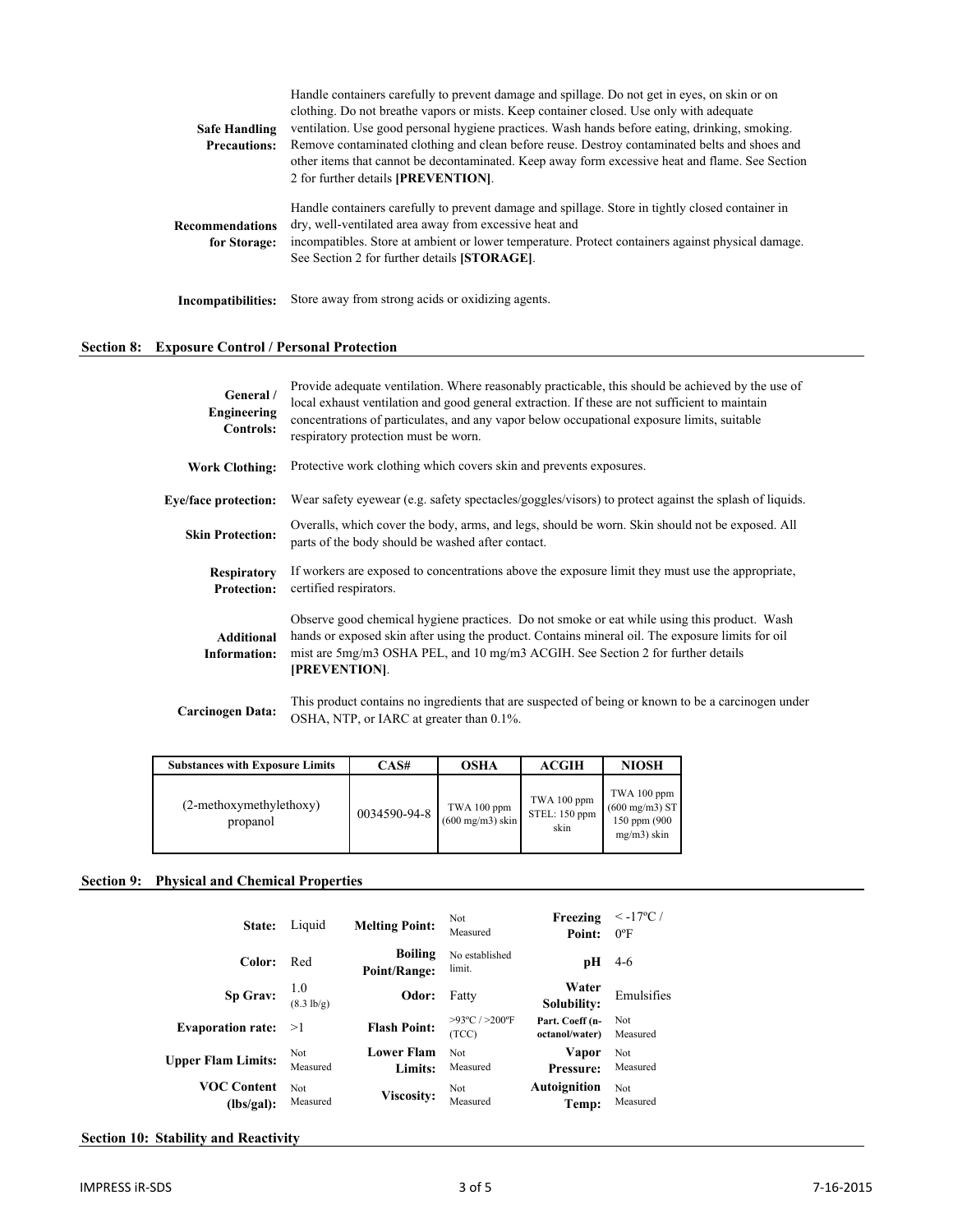| General:                   | This product is stable and non-reactive under normal conditions of use. CONDITIONS TO<br>AVOID: Strong acids. Strong bases. Strong oxidizers. Extreme heat/open flame/sparks and other<br>sources of ignition. |
|----------------------------|----------------------------------------------------------------------------------------------------------------------------------------------------------------------------------------------------------------|
| Incompatible<br>materials: | Strong acids, strong bases, strong oxidizers.                                                                                                                                                                  |
| Decomposition<br>products: | Thermal decomposition in the presence of air produces oxides of carbon and nitrogen.                                                                                                                           |

# **Section 11: Toxicological Information**

|                                           | <b>Toxicological Information (contained substances)</b>                                                                                                                                                                                                                                                                                                                        |                                                          |                           |                   |            |  |
|-------------------------------------------|--------------------------------------------------------------------------------------------------------------------------------------------------------------------------------------------------------------------------------------------------------------------------------------------------------------------------------------------------------------------------------|----------------------------------------------------------|---------------------------|-------------------|------------|--|
|                                           | Hazardous substance (name)                                                                                                                                                                                                                                                                                                                                                     | LD50 Oral<br>$>5000$ mg/kg                               | <b>LD50 Dermal</b>        | LC50 Inh          | Irritancy: |  |
|                                           | Proprietary Blend                                                                                                                                                                                                                                                                                                                                                              |                                                          | $>5000$ mg/kg<br>(rabbit) | Not<br>Determined | NA         |  |
| Category 3:<br>Category 2:                | Item: Skin Corrosion/Irritation / Hazard: Causes mild skin irritation.<br>Item: Eye Damage/Irritation / Hazard: Causes eye irritation.                                                                                                                                                                                                                                         |                                                          |                           |                   |            |  |
| <b>Section 12: Ecological Information</b> |                                                                                                                                                                                                                                                                                                                                                                                |                                                          |                           |                   |            |  |
| <b>General information:</b>               | No additional information provided for this product. See Section 3 for chemical specific data.                                                                                                                                                                                                                                                                                 |                                                          |                           |                   |            |  |
| <b>Aquatic toxicity:</b>                  | This product is not expected to be toxic to the aquatic environment.                                                                                                                                                                                                                                                                                                           |                                                          |                           |                   |            |  |
| Degradation / Mobility info:              | There is no data available on the preparation itself.                                                                                                                                                                                                                                                                                                                          |                                                          |                           |                   |            |  |
| <b>Bioaccumulative potential:</b>         | Mot measured.                                                                                                                                                                                                                                                                                                                                                                  |                                                          |                           |                   |            |  |
| <b>Results of PBT and</b><br>vPvB Assess: | This product contains no PBT/vPvB chemicals.                                                                                                                                                                                                                                                                                                                                   |                                                          |                           |                   |            |  |
| <b>Section 13: Disposal Information</b>   |                                                                                                                                                                                                                                                                                                                                                                                |                                                          |                           |                   |            |  |
| <b>Product disposal:</b>                  | Do not allow into drains or water courses. Wastes and emptied containers should be disposed of in<br>accordance with regulations made under the Control of Pollution Act and the Environmental<br>Protection Act. Using information provided in this data sheet advice should be obtained from the<br>Waste Regulation Authority, whether the special waste regulations apply. |                                                          |                           |                   |            |  |
| <b>Section 14: Transport Information</b>  |                                                                                                                                                                                                                                                                                                                                                                                |                                                          |                           |                   |            |  |
| <b>UN Number:</b>                         | Not applicable.                                                                                                                                                                                                                                                                                                                                                                |                                                          |                           |                   |            |  |
| <b>UN Proper Shipping</b><br>Name:        | Not regulated.                                                                                                                                                                                                                                                                                                                                                                 |                                                          |                           |                   |            |  |
| <b>Transport Hazard</b><br>Class (es):    | Not regulated by DOT for domestic surface transportation. Not Regulated IMO/IMDG for ocean<br>transportation.                                                                                                                                                                                                                                                                  |                                                          |                           |                   |            |  |
| <b>OTHER:</b>                             |                                                                                                                                                                                                                                                                                                                                                                                | Is not a marine polltant per Environmental Hazards IMDG. |                           |                   |            |  |
| <b>Section 15: Regulatory Information</b> |                                                                                                                                                                                                                                                                                                                                                                                |                                                          |                           |                   |            |  |
| <b>Regulatory Overview:</b>               | The regulatory data in Section 15 is not intended to be all-inclusive, only selected regulations are<br>represented. All ingredients of this product are listed on the TSCA (Toxic Substance Control Act)<br>inventory or are not required to be listed on the TSCA inventory.                                                                                                 |                                                          |                           |                   |            |  |
| <b>WHMIS Classification:</b>              | D2B                                                                                                                                                                                                                                                                                                                                                                            |                                                          |                           |                   |            |  |